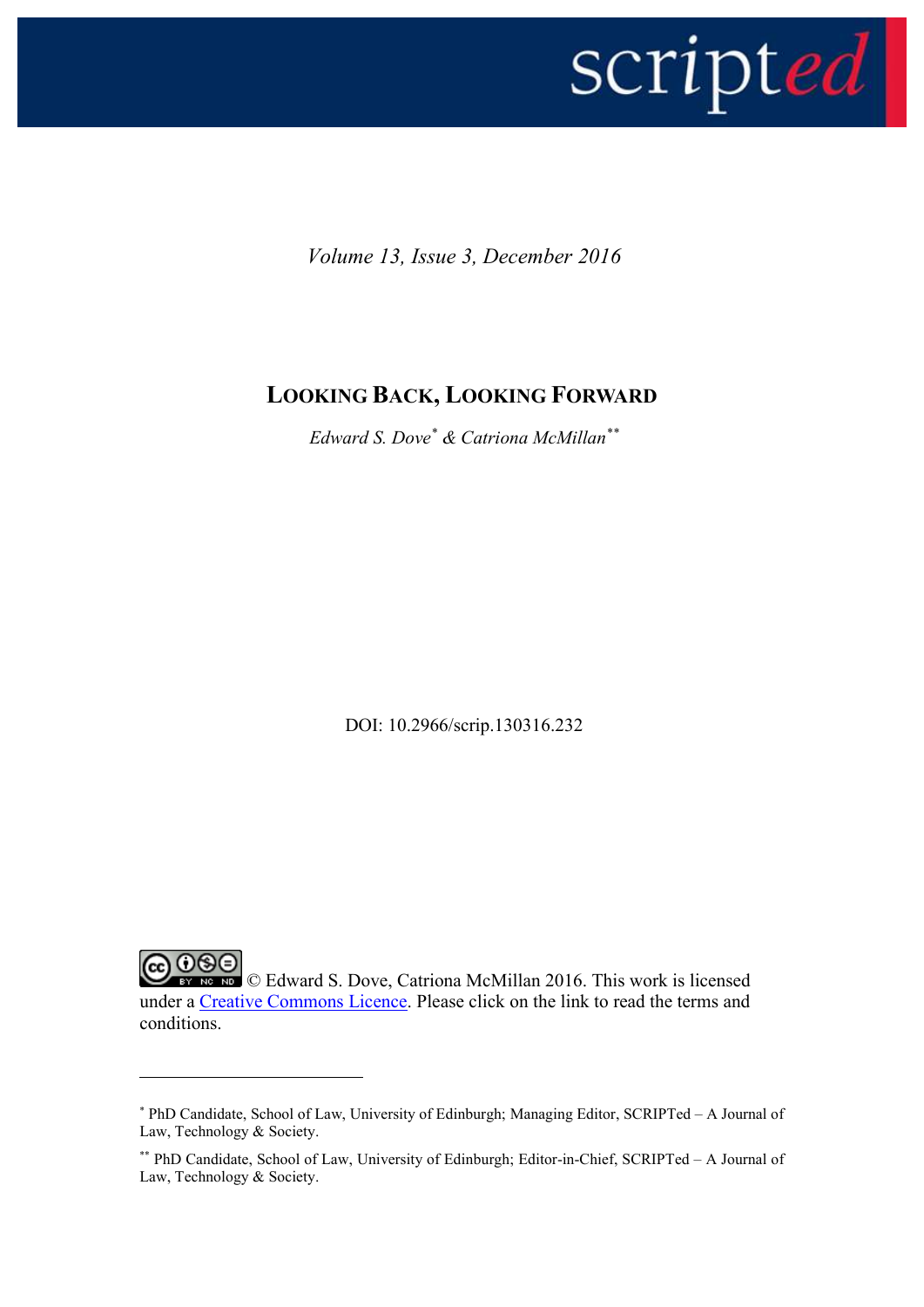This issue of SCRIPTed marks the end of our 12th year of publication and the completion of our 13th volume, which consists of three issues. Volume 13:1 and 13:2 featured a range of articles covering, *inter alia*, network neutrality,<sup>1</sup> privacy in location-based services,<sup>2</sup> blockchains and online dispute resolution,<sup>3</sup> the legal implications of the "online/offline cognitive divide,"<sup>4</sup> and ways of enhancing biobank participants' rights through a "digital biobank rights portal."<sup>5</sup> We hope you enjoy the diverse contents of this Volume 13:3, which include articles about the "worrying rise of crypto-law" (Alan Cunningham), ways to protect privacy under the forthcoming EU General Data Protection Regulation (Andrew Cormack), and emerging data localisation laws and the consequential "Balkanisation of the Internet" (Erica Fraser). In addition, Volume 13:3 contains a special section that features the winning essays from the Artificial Intelligence and Intellectual Property essay competition spearheaded by Professor Burkhard Schafer.

In closing Volume 13, we look back at what the journal has accomplished in 2016, and what we can look forward to in the year to come.

A host of changes occurred in 2016. First, the SCRIPTed website [\(http://script](http://script-ed.org/)[ed.org/\)](http://script-ed.org/) was wholly redesigned, providing a fresh look to the journal. Since the launch of the website, we have seen a 75% increase in website visits, increased sessions on the website from social referral, and a marked increase in individual article views and downloads. The website also integrates our Twitter account  $(QSCRIPTed Jrn)$ . Second, simultaneous to our website launch, SCRIPTed launched a blog for the first time [\(http://script-ed.org/blog/\)](http://script-ed.org/blog/). The SCRIPTed Blog serves as a platform for legal researchers in any stage of their career, but particularly those who are starting out, to explore ideas before rigorous peer review, through a short piece that can solicit informal reader feedback. Third, we created the position of Book Reviews Editor, to facilitate the external review of our selection of academic books, as well as the position of Social Media Editor, to encourage more social engagement and website visits. Fourth, we launched a photo competition for the best winning photographs to be featured on the cover of each of our issues for the year 2016. Fifth, all of SCRIPTed's published content from Volume 1 onwards, in addition to always being fully and freely available on our website, will soon be available on the legal database HeinOnline [\(http://home.heinonline.org/\)](http://home.heinonline.org/), which contains more than 2,300 law and law-related periodicals. This will allow for improved indexing and searchability. Finally, and most importantly, we are pleased that Edinburgh Law School agreed this past year to continue to fund SCRIPTed for the years to come, recognising the strong contribution this journal provides to the University, the Law School, and the international legal community. Indeed, according to the Washington and Lee

1

<sup>&</sup>lt;sup>1</sup> C Marsden, "Comparative Case Studies in Implementing Net Neutrality: A Critical Analysis of Zero Rating" (2016) 13 *SCRIPTed* 1-39; L Audibert and A Murray, "A Principled Approach To Network Neutrality" (2016) 13 *SCRIPTed* 118-143.

<sup>&</sup>lt;sup>2</sup> M Herrmann et al, "Privacy in Location-Based Services: An Interdisciplinary Approach" (2016) 13 *SCRIPTed* 144-170.

<sup>&</sup>lt;sup>3</sup> R Koulu, "Blockchains and Online Dispute Resolution: Smart Contracts as an Alternative to Enforcement" (2016) 13 *SCRIPTed* 40-69.

<sup>4</sup> B Jones, "The Online/Offline Cognitive Divide: Implications for Law" (2016) 13 *SCRIPTed* 83-94.

<sup>&</sup>lt;sup>5</sup> J Bovenberg et al, "Enhancing Biobank Participants' Rights – From Paper to Portal" (2016) 13 *SCRIPTed* 70-82.